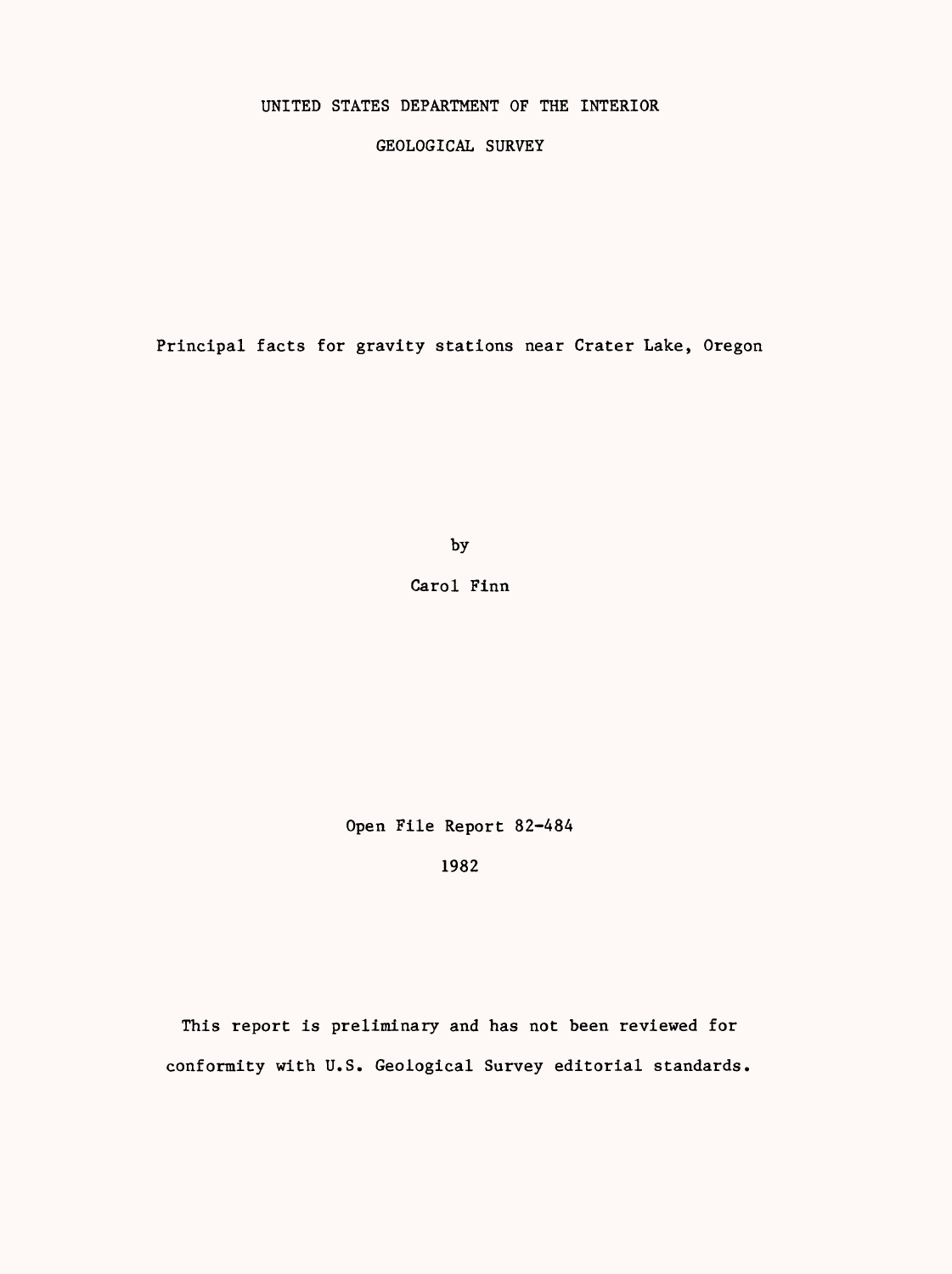Principal facts for gravity stations near Crater Lake, Oregon

by

## Carol Finn

Explanation of the headings of the accompanying table of principal facts are as follows.

STATION IDENTIFICATION LATITUDE AND LONGITUDE ELEVATION The first eight numbers and letters are used to identify the station, and the last three refer to the LaCoste<sup>1</sup> meter used (G-235). Stations with only four numbers and letters were taken with LaCoste meter G-550. For a complete description of the gravity reduction procedures currently in use by the U.S. Geological Survey (USGS) for defining the corrections and anomalies, see Cordell and others (1982). Values listed are in degrees and minutes to the nearest one hundredth of a minute. To obtain these postions, gravity stations were transferred from U.S. National Park Service and U.S. Geological Survey aerial photographs to USGS 1:62,500 topographic quadrangle maps and then were digitized. Elevations are in feet to the nearest tenth. Elevations were read on a  $Kern<sup>1</sup>$  PG2 stereo plotter from USGS aerial photographs. Several

 $1$ Use of tradenames is for descriptive purposes only and does not imply endorsement by the U.S. Geological Survey.

 $\mathbf{1}$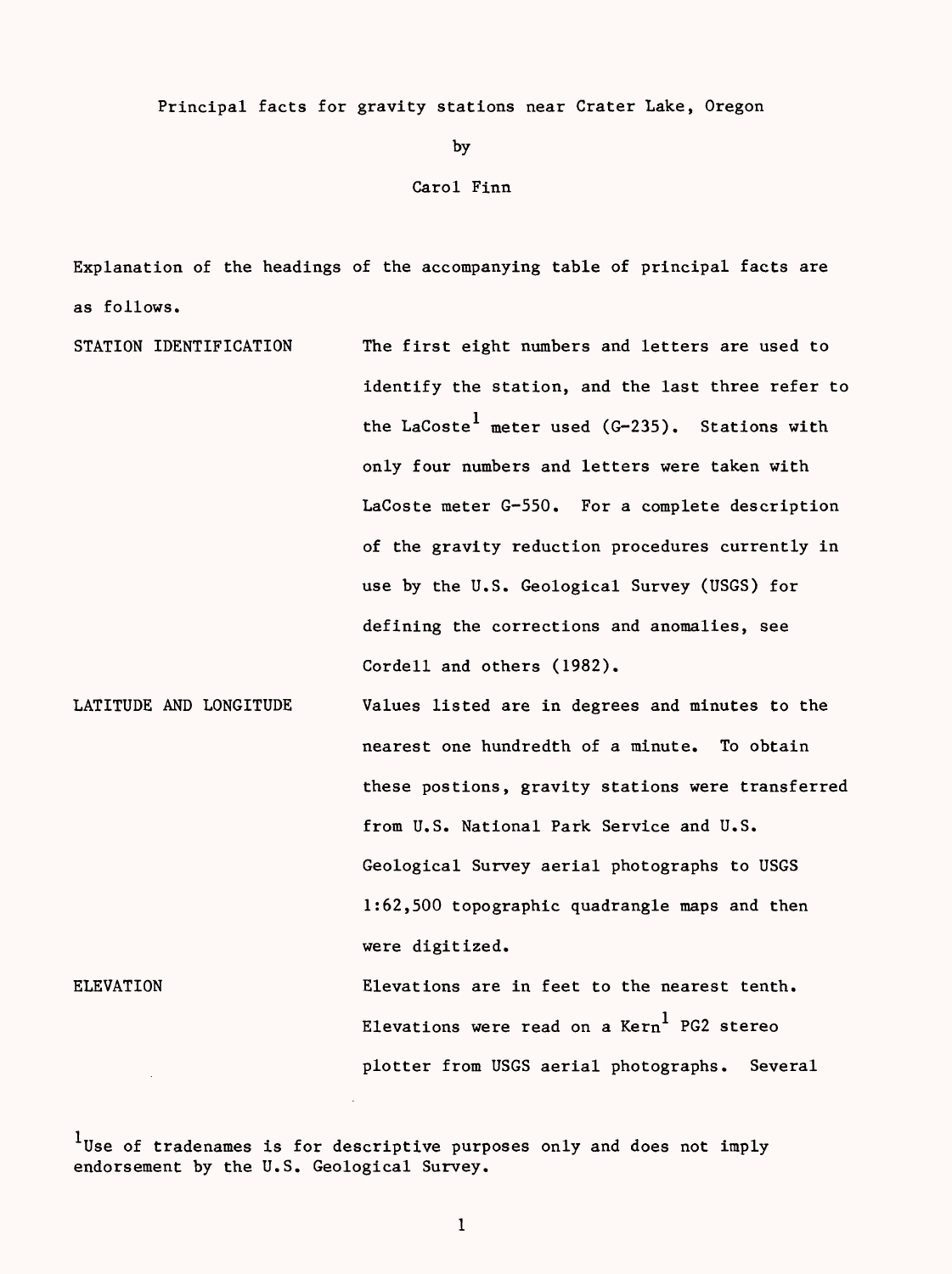elevation readings were taken for each station and averaged to obtain the station elevation. Errors associated with this method are: (1) errors in the setup of the photogrammetric model, (2) possible errors in benchmark or spotelevation values, (3) the difference between our reading of benchmarks and the actual value; about 10-15 feet, and (4) the scatter of elevation data collected for each gravity station about some mean value, assumed to be the real station elevation. These errors were not evaluated due to a lack of information for analysis. Values are to the nearest hundredth of a milligal. These are relative to IGSN-71 (Morelli, 1974) tied to a base at Klamath Falls, Oregon, having observed gravity equal to 979981.91 mgals.

THEORETICAL GRAVITY Values were calculated using the Geodetic Reference System 1967 (International Association of Geodesy, 1971).

OBSERVED GRAVITY

<sup>7</sup>

TERRAIN CORRECTIONS Most of the stations were corrected for terrain by computer from the station to 166.7 km (Richard Godson, unpublished program , U.S. Geological Survey), 1977, implementing the procedure of Plouff. Some of the inner zone (Hammer zones D-F, Hammer, 1939) terrain corrections were done by template. The density used in these corrections

 $\overline{2}$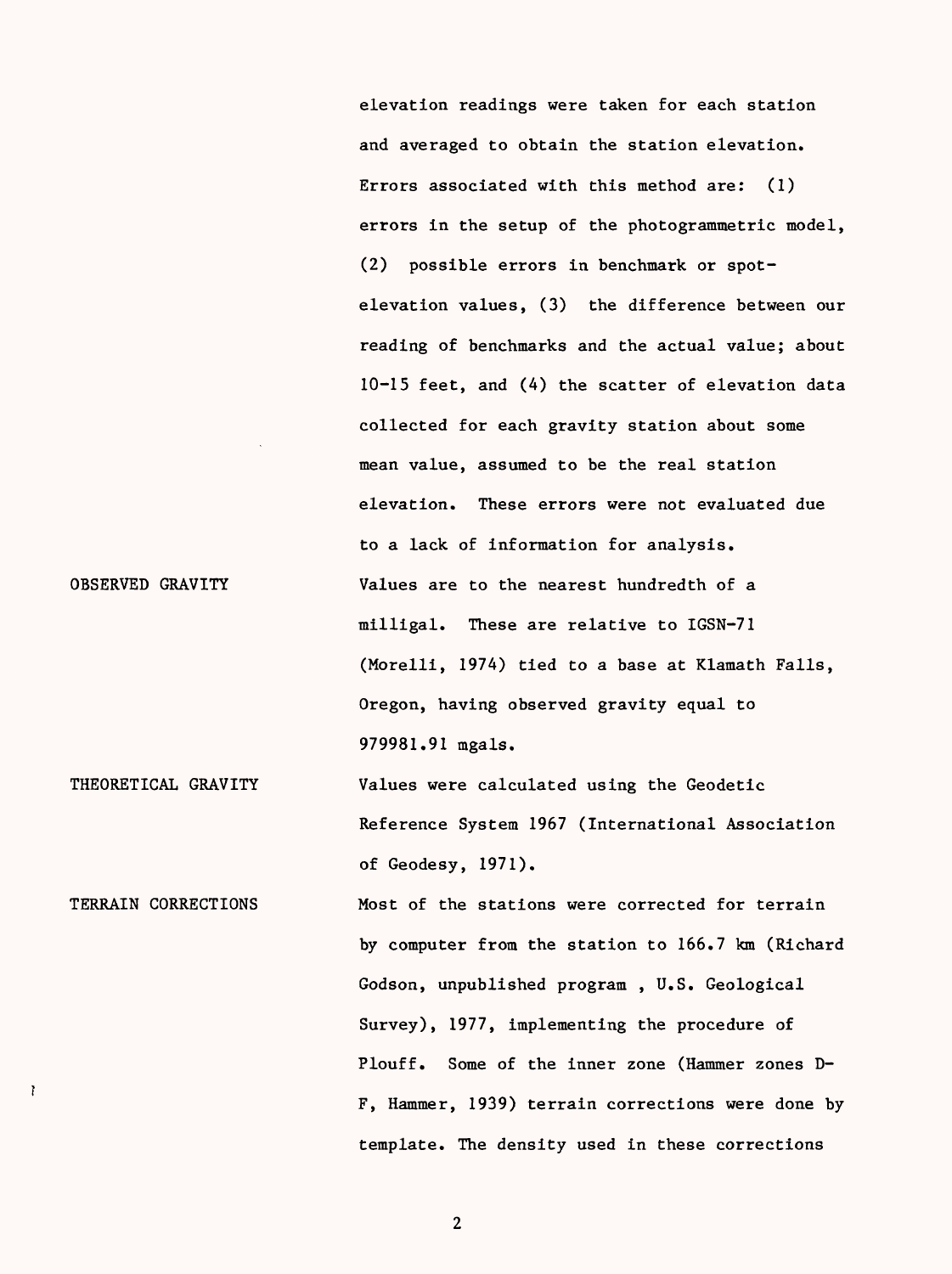was 2.2  $g/cm<sup>3</sup>$ . This density was obtained by a modified Nettleton profiling technique described in Finn and Williams (in press). FREE-AIR ANOMALY **Free-air anomaly values are in milligals.** The free-air correction was obtained by the following calculation: observed gravity - theoretical gravity - free-air anomaly = free-air correction. COMPLETE BOUGUER ANOMALY Complete Bouguer anomaly values are in milligals using densities of 2.2 and 2.43  $\rm g/cm^3$ .

REFERENCES CITED

- Cordell, L., Keller, G. R, and Hildenbrand, T., 1982, Bouguer gravity map of the Rio Grande Rift: U.S. Geological Survey Geophysical Investigations Map GP-949, in press.
- Finn, Carol, and Williams, D. L., 1982, Gravity evidence for a shallow intrusion under Medicine Lake Volcano in northern California: Geology, in press.
- Hammer, Sigmund, 1939, Terrain corrections for gravimeter stations: Geophysics, v. 4, p. 184-194.
- International Association of Geodesy, 1971, Geodetic reference system 1967: International Association of Geodesy Special Publication no. 3 (Bureau Central Association International Geodesie, Paris), 116 p.
- Morelli, C., ed., 1974, The International Gravity Standardization Net 1971: International Association of Geodesy Special Publication no. 4, 194 p.
- Plouff, Donald, 1977, Preliminary documentation for a Fortran program to compute gravity-terrain corrections based on topography digitized on a geographic grid: U.S. Geological Survey Open-File Report 77-535, 45 p.

3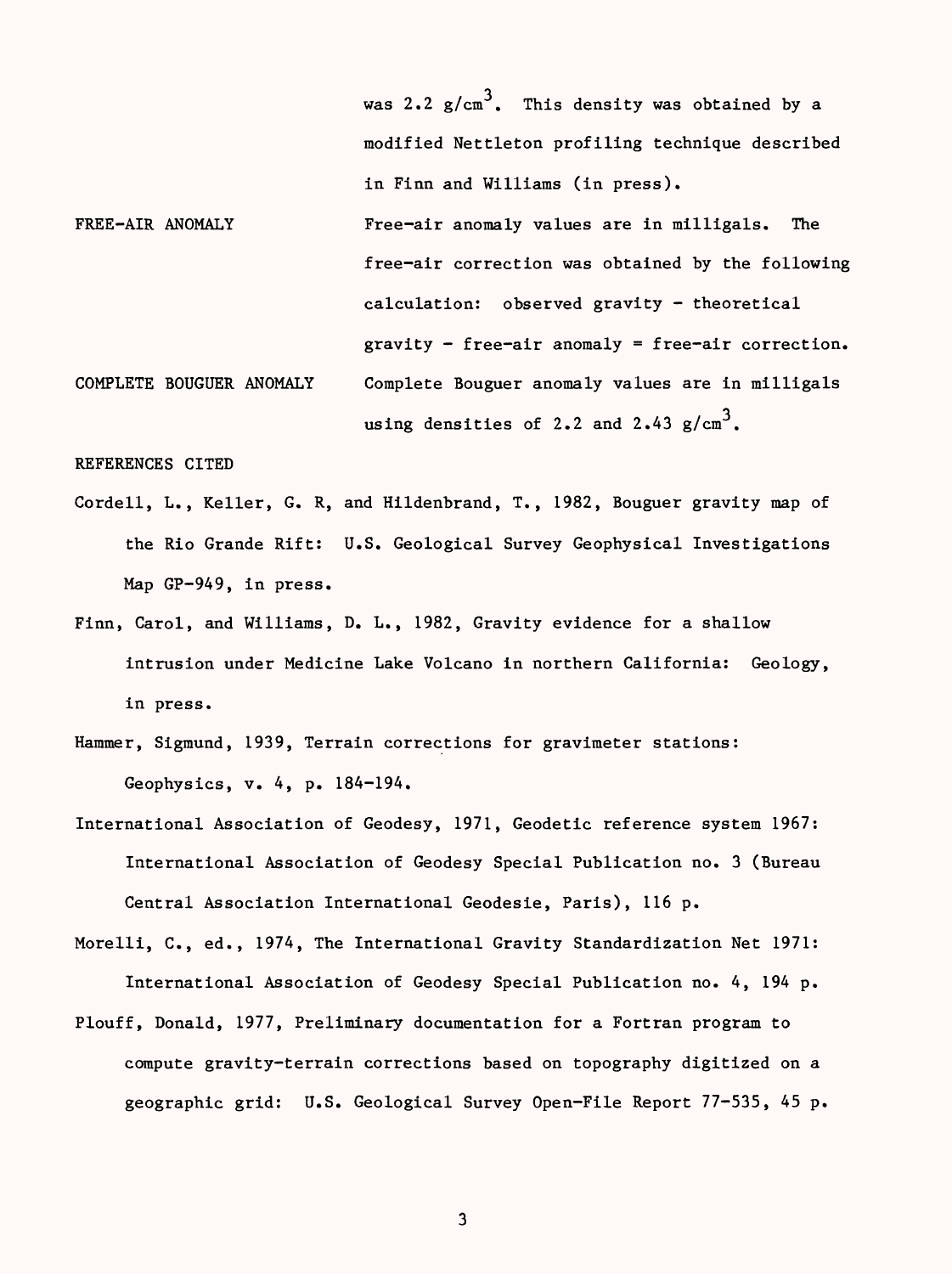| ာ<br>د تي<br>ى بە<br>$\omega$ $-$<br>L                                                                                                                                                     |                                                                                                                                                                                                                                                                                                  |                                                                                                                                                                                                                                                                                                                                                                                                                                                                                                                                                                                                                                                                                                                               |                                                                                                                                                                                                                                                                                                                                                                                                                                                                    |                                                                                                                                                                                                                                                                                                                                                                                                    |                                                                                                                                                                                                                                                                            |                                                                                                                                                                                                                                                                                                                                                                                                                                                                                                                                                                                                                                         |                                                                                                                                                                                                                                                                                                                                                                                                                                    |                                                                                                                                                                                                                                                                                                                                                                |
|--------------------------------------------------------------------------------------------------------------------------------------------------------------------------------------------|--------------------------------------------------------------------------------------------------------------------------------------------------------------------------------------------------------------------------------------------------------------------------------------------------|-------------------------------------------------------------------------------------------------------------------------------------------------------------------------------------------------------------------------------------------------------------------------------------------------------------------------------------------------------------------------------------------------------------------------------------------------------------------------------------------------------------------------------------------------------------------------------------------------------------------------------------------------------------------------------------------------------------------------------|--------------------------------------------------------------------------------------------------------------------------------------------------------------------------------------------------------------------------------------------------------------------------------------------------------------------------------------------------------------------------------------------------------------------------------------------------------------------|----------------------------------------------------------------------------------------------------------------------------------------------------------------------------------------------------------------------------------------------------------------------------------------------------------------------------------------------------------------------------------------------------|----------------------------------------------------------------------------------------------------------------------------------------------------------------------------------------------------------------------------------------------------------------------------|-----------------------------------------------------------------------------------------------------------------------------------------------------------------------------------------------------------------------------------------------------------------------------------------------------------------------------------------------------------------------------------------------------------------------------------------------------------------------------------------------------------------------------------------------------------------------------------------------------------------------------------------|------------------------------------------------------------------------------------------------------------------------------------------------------------------------------------------------------------------------------------------------------------------------------------------------------------------------------------------------------------------------------------------------------------------------------------|----------------------------------------------------------------------------------------------------------------------------------------------------------------------------------------------------------------------------------------------------------------------------------------------------------------------------------------------------------------|
| $\alpha$ m<br>9014<br>u mi<br>$ \in$ $\in$<br>$\mathbf{L}$<br>0 سا ب<br>—~ บ<br><b>au .</b><br>z 군 ?<br>$\overline{z}$ $\overline{z}$<br><b>CCT</b><br>ں                                   | $c$ $c$ $n$ $n$ $n$<br>いいいしゃ<br>.<br>$\frac{1}{2}$ $\frac{1}{2}$ $\frac{1}{2}$<br>mmmmm<br>------<br>.<br>nnnon<br>$0.07$ M $N$<br>2075<br>-----<br>------<br>.                                                                                                                                  | $M$ $M$ $M$ $m$<br>0.9750<br>.<br>00000<br><b>NNNMM</b><br>-----<br>, , , , ,<br>$\alpha$ $\alpha$ $\beta$ $\gamma$ $\alpha$<br>ທ່ວນສາ<br>.<br>$\bullet \circ \bullet \bullet \bullet$<br>$\begin{array}{c} \mathbf{C} \end{array} \begin{array}{c} \mathbf{C} \end{array} \begin{array}{c} \mathbf{C} \end{array} \begin{array}{c} \mathbf{C} \end{array} \begin{array}{c} \mathbf{C} \end{array} \begin{array}{c} \mathbf{C} \end{array} \begin{array}{c} \mathbf{C} \end{array} \begin{array}{c} \mathbf{C} \end{array} \begin{array}{c} \mathbf{C} \end{array} \begin{array}{c} \mathbf{C} \end{array} \begin{array}{c} \mathbf{C} \end{array} \begin{array}{c} \mathbf{C} \end{array} \begin{array$<br>-----<br><b>.</b> | $27 \times 10 - 1$<br>$\begin{array}{cccccccccccccc} \bullet & \bullet & \bullet & \bullet & \bullet & \bullet & \bullet & \bullet \end{array}$<br>$30M_0 - 7$<br>NNNMN<br>-----<br>.<br>$\begin{array}{c} \n \text{c} \\ \n \text{c} \\ \n \end{array}$<br>マココいつ<br>$\begin{array}{cccccccccccccc} \bullet & \bullet & \bullet & \bullet & \bullet & \bullet & \bullet \end{array}$<br>- 0 0 0 0<br>$-0$<br>------<br>, , , , ,                                   | $\sigma$ in $\sigma$ = $\sim$<br>mutmo<br>$\begin{array}{cccccccccccccc} \bullet & \bullet & \bullet & \bullet & \bullet & \bullet & \bullet \end{array}$<br>$9 - 3 - 9$<br><b>NNNNN</b><br>-----<br>, , , , ,<br><b>UCULA</b><br>のすすつす<br>.<br>$\rightarrow$ $\rightarrow$ $\rightarrow$ $\rightarrow$ $\rightarrow$<br>$\overline{\phantom{a}}$ . $\overline{\phantom{a}}$<br>-----<br>, , , , , | $    -$<br><b>NW48</b><br>.<br>$30.2 - 1$<br>NNNMM<br>-----<br>, , , , ,<br>$\sigma$ mrm $\alpha$<br>っトトコー<br>$\begin{array}{cccccccccccccc} \bullet & \bullet & \bullet & \bullet & \bullet & \bullet \end{array}$<br>$\bullet$<br>$0 \sim 0$<br>0 0 0 1 1<br>------<br>. | <b>USOCP</b><br>$\frac{1}{2}$ - $\frac{1}{2}$ - $\frac{1}{2}$<br>$\cdots\cdots\cdots$<br>0 3 3 3 6<br>MMMMM<br>-----<br>.<br>$C$ $M - H$ $T$<br><b>ひ さ ひ む さ</b><br>.<br>$\rightarrow \bullet \bullet \circ \bullet$<br>$- - - \alpha -$<br>-----<br>,,,,,                                                                                                                                                                                                                                                                                                                                                                              | <b>CONNA</b><br>$\begin{array}{cccccccccccccc} \bullet & \bullet & \bullet & \bullet & \bullet & \bullet & \bullet & \bullet \end{array}$<br>$\sim$ $\sigma$ $\sigma$ $\sim$ $\sim$<br><b>NNNNM</b><br>-----<br>.<br>marm-<br>M <sub>0</sub><br>$\bullet\quad\bullet$<br>$\bullet\quad\bullet\quad\bullet$<br>.<br>$\circ\circ\circ\circ$ $\sim$<br>-----<br><b>.</b>                                                              | いりょう<br>$\mathfrak{p}\rightarrow\mathfrak{p}\circ\mathfrak{p}$<br>$\begin{array}{cccccccccccccc} \bullet & \bullet & \bullet & \bullet & \bullet & \bullet & \bullet \end{array}$<br>ひいいすつ<br><b>NMMMM</b><br>-----<br><b>.</b><br>20022<br>カトコハロ<br>.<br>-- - - 2<br>-----<br>------<br><b><i>.</i></b>                                                       |
| z<br>4.42<br>$\mathbf{u}$<br>$\alpha$ $\sim$<br>المله                                                                                                                                      | $\sim$ 000 $\sim$<br>$N = C$<br>.<br>$- 0 0 0 0$<br>ת חת חת                                                                                                                                                                                                                                      | 0.990<br>$M \sim 2$<br>.<br>$\sigma$ in a c $\sigma$<br>מת התת                                                                                                                                                                                                                                                                                                                                                                                                                                                                                                                                                                                                                                                                | $\rightarrow$ 3334 $\rightarrow$<br><b>CCONN</b><br>.<br>C C C<br>ひひんさひ                                                                                                                                                                                                                                                                                                                                                                                            | いついつ<br><b>COMER</b><br>$\begin{array}{cccccccccccccc} \bullet & \bullet & \bullet & \bullet & \bullet & \bullet & \bullet & \bullet \end{array}$<br><b>AC OCW</b><br>-- - - - -                                                                                                                                                                                                                   | いっさーい<br>CNNNN<br>.<br>0.0700<br>$\sim$ 30 30 $\sim$                                                                                                                                                                                                                       | ついひさい<br>$00 - 40$<br>$\cdots\cdots\cdots$<br><b>ICNOLO</b><br>やいひつ                                                                                                                                                                                                                                                                                                                                                                                                                                                                                                                                                                     | $N \sim N$<br>$P$ $R$ $R$ $Q$ $N$<br>$\cdots\cdots\cdots\cdots$<br><b>FF406</b><br>こうめやん                                                                                                                                                                                                                                                                                                                                           | <b>UOGOW</b><br>さのいさー<br>$\begin{array}{cccccccccccccc} \bullet & \bullet & \bullet & \bullet & \bullet & \bullet & \bullet \end{array}$<br>$\circ$ $\circ$ $\circ$ $\circ$ $\sim$<br>ひさすさい                                                                                                                                                                    |
| $\vec{a}$<br>$\blacksquare$<br>$\circ$<br>ທພ<br>$\mathbf{a}$<br>z ທ                                                                                                                        | $\begin{array}{ccc} \circ & \circ & \circ & \circ \end{array}$<br>$\circ \circ \circ \circ \circ$<br>$\begin{array}{cccccccccccccc} \bullet & \bullet & \bullet & \bullet & \bullet & \bullet & \bullet & \bullet \end{array}$<br>$c \circ c \circ c$                                            | $- - - -$<br>$\circ \circ \circ \circ \circ$<br>$\cdots\cdots\cdots$<br>$\circ \circ \circ \circ \circ$                                                                                                                                                                                                                                                                                                                                                                                                                                                                                                                                                                                                                       | $\circ\circ\circ\circ\circ$<br>$\circ \circ \circ \circ \circ$<br>$\cdots\cdots\cdots$<br>$c$ $c$ $c$ $c$ $c$                                                                                                                                                                                                                                                                                                                                                      | $\circ \circ \circ \circ \circ$<br>$\circ \circ \circ \circ \circ$<br>$\begin{array}{cccccccccccccc} \bullet & \bullet & \bullet & \bullet & \bullet & \bullet & \bullet & \bullet \end{array}$<br>$\circ \circ \circ \circ \circ$                                                                                                                                                                 | $\circ\circ\circ\circ\circ$<br>$\circ \circ \circ \circ \circ$<br>$\cdots\cdots\cdots$<br>$\circ \circ \circ \circ \circ$                                                                                                                                                  | $\bullet\bullet\bullet\bullet\bullet$<br>$\circ \circ \circ \circ \circ$<br>$\begin{array}{cccccccccccccc} \bullet & \bullet & \bullet & \bullet & \bullet & \bullet & \bullet & \bullet \end{array}$<br>$\circ \circ \circ \circ \circ$                                                                                                                                                                                                                                                                                                                                                                                                | $\circ \circ \circ \circ \circ$<br>$\circ \circ \circ \circ \circ$<br>$\begin{array}{cccccccccccccc} \bullet & \bullet & \bullet & \bullet & \bullet & \bullet & \bullet & \bullet \end{array}$<br>$\circ \circ \circ \circ \circ$                                                                                                                                                                                                 | $\circ \circ \circ \circ \circ$<br>cccco<br>.<br>$\circ \circ \circ \circ \circ$                                                                                                                                                                                                                                                                               |
| c<br>$ >$<br>$-3$<br>ں<br>$\frac{c}{\epsilon}$<br>$-5$<br>$\alpha$ $c$<br>$\alpha$ $\geq$<br>b<br>c<br>z<br>⊶ ب<br>$\blacktriangleleft$<br>$\alpha$<br>x<br>u.<br>$\overline{\phantom{a}}$ | <b>SSSSS</b><br><b>NNNNN</b><br>.<br>------<br>.<br>$\circ \circ \circ \circ \circ$<br>विवकवा क<br>.<br>mmmmm<br>ファンファ<br>------<br><b>PERTI</b><br><b>NUCOC</b><br>$\sim$ 0 $-$ 10 $\pi$<br>.<br>$0.0 - 0.0$<br>$\overline{\phantom{a}}$                                                        | -----<br><b>NNNNN</b><br>$\begin{array}{cccccccccccccc} \bullet & \bullet & \bullet & \bullet & \bullet & \bullet & \bullet \end{array}$<br>-----<br>, , , , ,<br>cmrcn<br>ささささめ<br>$\begin{array}{cccccccccccccc} \bullet & \bullet & \bullet & \bullet & \bullet & \bullet & \bullet \end{array}$<br>MMMMM<br>トトトトト<br>------<br><b>.</b><br>co <del>a</del> m-<br>0.5040<br>$\cdots\cdots\cdots$<br>00000                                                                                                                                                                                                                                                                                                                  | ココリール<br>$\sim$ $\sim$ $\sim$ $\sim$<br>$\begin{array}{cccccccccccccc} \bullet & \bullet & \bullet & \bullet & \bullet & \bullet & \bullet & \bullet \end{array}$<br>-----<br><b>.</b><br>000R <sub>5</sub><br>ママのMの<br>$\begin{array}{cccccccccccccc} \bullet & \bullet & \bullet & \bullet & \bullet & \bullet & \bullet \end{array}$<br><b>MMOOT</b><br>アアスルの<br>-----<br>,,,,,<br>$\sim$ $ \sim$ $ \sim$<br>さいつつつ<br>$\cdots\cdots\cdots\cdots$<br>$N$ $M$ $N$ | maaan<br>ิจจจจจ<br>.<br>-----<br>.<br>$-0.77$<br>$0$ maan<br>$\begin{array}{cccccccccccccc} \bullet & \bullet & \bullet & \bullet & \bullet & \bullet & \bullet \end{array}$<br>-----<br>$0 \sim 0$<br>------<br>,,,,,<br>マルコクシ<br>$\sim$ $\sim$ $\sim$ $\sim$<br>.<br>$N$ $N$ $N$ $M$                                                                                                             | rnnar<br>៶៶៶៶៶៶៶<br>.<br>------<br>.<br>$     -$<br>いいのう<br>$\begin{array}{cccccccccccccc} \bullet & \bullet & \bullet & \bullet & \bullet & \bullet & \bullet \end{array}$<br>$0 - M N$<br><b>cooco</b><br>$- - - 0 -$<br>, , , , ,<br>0.0000<br>0.0102<br>.<br>m toon    | <b>SAWWW</b><br><b>NNNNN</b><br>$\begin{array}{cccccccccccccc} \bullet & \bullet & \bullet & \bullet & \bullet & \bullet & \bullet & \bullet \end{array}$<br>------<br>.<br>Namco<br>0.7000<br>.<br>$\circ$ $\sim$ $\circ$ $\circ$<br>$0 \sim 0.0$<br>-----<br><b>.</b><br>$\begin{array}{c} 1 \end{array}$<br>.<br><b>a a - - -</b>                                                                                                                                                                                                                                                                                                    | mmnnn<br>$N$ $N$ $N$ $N$<br>.<br>-----<br><b>.</b><br>$60 - 17$<br>0.0000<br>.<br>$\sim 30.2$<br>$--\circ \circ \circ$<br>$\sim$ $\sim$ $\sim$ $\sim$ $\sim$<br><b><i><u>B</u></i></b> B<br>トゥぃーい<br>$\sim$ $\sim$ $\sim$<br>.<br>$- - - - -$<br>---                                                                                                                                                                               | $7000 -$<br>$\sim$ $\sim$ $\sim$<br>$\cdots$<br>------<br><b><i><u>IIIII</u></i></b><br><b>- 11 - 12 - 12</b><br>コトロトコ<br>.<br>$0 \sim T \circ 0$<br>2000<br>------<br><b><i>BBBBBBB</i></b><br>n c c n n<br>ママーーマ<br>$\begin{array}{cccccccccccccc} \bullet & \bullet & \bullet & \bullet & \bullet & \bullet & \bullet & \bullet \end{array}$<br><b>DNNN</b> |
| $\overline{\mathbf{a}}$<br>$\sim$ 0<br>$\overline{\phantom{0}}$<br>$- -$<br>$-\frac{u}{\alpha}$<br>ం<br>ــا <<br>工                                                                         | $\sim$ $\alpha$ $ \sim$<br><b>CHECH</b><br>.<br>on v n n<br>MMMMM<br>マママママ<br>$\circ \circ \circ \circ \circ$<br>- ၁၀-၁၀-၁၁<br>$\begin{array}{ccccccccccccccccc} \circ & \circ & \circ & \circ & \circ & \circ \end{array}$                                                                      | rooro<br>$\bullet \rightarrow \bullet \bullet \rightarrow$<br>$\begin{array}{cccccccccccccc} \bullet & \bullet & \bullet & \bullet & \bullet & \bullet \end{array}$<br>$\bullet$<br><b>DONNY</b><br><b>NMMMM</b><br>さささささ<br>$\circ\circ\circ\circ$<br><b>.</b><br>$\circ \circ \circ \circ \circ$                                                                                                                                                                                                                                                                                                                                                                                                                            | m<br>$M$ $M$ $M$ $M$<br>$\cdots\cdots\cdots\cdots$<br>0.0010<br>mmnnn<br>マママママ<br>$\circ \circ \circ \circ \circ$<br><b>303330</b><br>$\circ \circ \circ \circ \circ$                                                                                                                                                                                                                                                                                              | coopr<br>$M0 - J0$<br>$\begin{array}{cccccccccccccc} \bullet & \bullet & \bullet & \bullet & \bullet & \bullet & \bullet & \bullet \end{array}$<br>$\sim$ $\sim$ $\infty$ $\infty$<br><b>NNNNN</b><br>さささささ<br>$\circ \circ \circ \circ \circ$<br>-----<br>$\circ \circ \circ \circ \circ$                                                                                                         | <b>Lornc</b><br>コのへのへ<br>$\cdots\cdots\cdots$<br>の の の の の<br><b>NNNMM</b><br>विवकव क<br>$\circ \circ \circ \circ \circ$<br>-----<br>0 0 0 0 0                                                                                                                             | 0.700<br>n o o n n<br>$\cdots\cdots\cdots$<br>$\sim$ $\sigma$ $\sim$ $\sim$<br>うつりせい<br>コココココ<br><b>00000</b><br>-----<br>$\sigma$ $\sigma$ $\sigma$ $\sigma$                                                                                                                                                                                                                                                                                                                                                                                                                                                                           | コのいつい<br>0.015<br>.<br>$\frac{1}{2}$ $\frac{1}{2}$ $\frac{1}{2}$ $\frac{1}{2}$ $\frac{1}{2}$ $\frac{1}{2}$ $\frac{1}{2}$ $\frac{1}{2}$ $\frac{1}{2}$ $\frac{1}{2}$ $\frac{1}{2}$ $\frac{1}{2}$ $\frac{1}{2}$ $\frac{1}{2}$ $\frac{1}{2}$ $\frac{1}{2}$ $\frac{1}{2}$ $\frac{1}{2}$ $\frac{1}{2}$ $\frac{1}{2}$ $\frac{1}{2}$ $\frac{1}{2}$<br><b>3233</b><br>さささささ<br>$\circ \circ \circ \circ \circ$<br><b>30333</b><br>0 0 0 0 0 | よめめとれ<br><b>ON T Y O</b><br>.<br>すいいいつ<br><b>32533</b><br>さすすすす<br><b>coccc</b><br><b>.</b><br>$\begin{array}{ccc} \circ & \circ & \circ & \circ \end{array}$                                                                                                                                                                                                  |
| $\sim$ $\sim$<br>ء ۽<br>الف<br>c ><br>$\propto$<br>ш<br>ω<br>α<br>∍                                                                                                                        | <b>DOMNC</b><br>ruroc<br>.<br>rcrwr<br>$\circ \circ \circ \circ \circ$<br>$\bullet\bullet\bullet\bullet\bullet$<br>$\boldsymbol{\alpha} \boldsymbol{\alpha} \boldsymbol{\alpha} \boldsymbol{\alpha} \boldsymbol{\alpha}$<br>ファファ<br><b>00000</b>                                                 | $\sim$ $\sim$ $\sim$ $\sim$ $\sim$<br>$0.0 - 3.0$<br>.<br><b>concoc</b><br>$\circ \circ \circ \circ \dashv$<br>$\circ \circ \circ \circ \circ$<br>$\mathcal{P}$ $\mathcal{P}$ $\mathcal{P}$ $\mathcal{P}$ $\mathcal{P}$<br>トトトトト<br>$\sigma \circ \sigma \circ \sigma$                                                                                                                                                                                                                                                                                                                                                                                                                                                        | ひときのは<br>$     -$<br>くんツーレ<br>$\circ$ $\circ$ $\circ$ $\circ$<br>$\bm{\sigma}$ $\bm{\sigma}$ $\bm{\sigma}$ $\bm{\sigma}$ $\bm{\sigma}$<br><b>ヌ ひ ひ ひ ひ</b><br>トトトトト<br>ᠦ<br>$\bullet$<br>$\mathbf{o} \cdot \mathbf{o} \cdot \mathbf{v}$                                                                                                                                                                                                                            | nooou<br>$\begin{array}{c} \n \alpha - \alpha & \alpha - \n \end{array}$<br>.<br>cnorc<br>$\sim$ $\sim$ $\sim$ $\sim$<br>0 0 0 0 0<br><b>ののののの</b><br>トトトトト<br><b>の へ へ の の</b>                                                                                                                                                                                                                    | セローコル<br>$\begin{array}{cccccccccccccc} \bullet & \bullet & \bullet & \bullet & \bullet & \bullet & \bullet \end{array}$<br>rcrna<br>0.0000<br><b>a cocc</b><br>$\bullet\bullet\bullet\bullet\bullet$<br>トトトトト<br><b>00000</b>                                             | $R$ $M$ $\circ$ $ -$<br>$\sigma \vdash \alpha \exists \alpha$<br>.<br><b>crccr</b><br>$\sigma$ $\rightarrow$ $\sim$ $\sim$ $\sim$<br>$\bullet$ $\bullet$ $\bullet$ $\bullet$<br>$\sigma \sigma \sigma \sigma \sigma$<br>トトトトト<br>ຼ<br>$\mathbf{\sigma}$<br>$\sigma$                                                                                                                                                                                                                                                                                                                                                                     | OMN and M<br>racco<br>.<br>のいいにつ<br>$- - - - - -$<br>ccccc<br><b>ののののの</b><br>トトトトト<br><b>こうひこう</b>                                                                                                                                                                                                                                                                                                                                | m N - O O<br>NCSSO<br>.<br><b>SNNCW</b><br>$\circ$ $\sim$ $\sim$ $\circ$<br>$\bm{\circ}\ \bm{\circ}\ \bm{\circ}\ \bm{\circ}\ \bm{\circ}$<br><b>,,,,,</b><br>ファファフ<br>۰<br>$\mathbf{\sigma}$<br>$\bm{\sigma}$ $\bm{x}$                                                                                                                                          |
| ⊢<br>ဘ<br>U<br>∽<br>٠<br>٠<br>2<br>اب.<br>급<br>$\mathbf{C}$<br>C<br>Ē                                                                                                                      | $\epsilon$<br>$\circ \circ \circ \circ \circ$<br>$\begin{array}{cccccccccccccc} \bullet & \bullet & \bullet & \bullet & \bullet & \bullet & \bullet \end{array}$<br>,,,,,<br>ファア<br>$\overline{a}$<br>$\overline{\phantom{a}}$<br>$\blacksquare$<br>$\overline{\phantom{0}}$<br>⊸<br>0.010<br>۰c | 。。。。。<br>$\begin{array}{cccccccccccccc} \bullet & \bullet & \bullet & \bullet & \bullet & \bullet & \bullet \end{array}$<br>$0 - N 0 0$<br>いいじじし<br>⊸<br>$\bullet \bullet$<br>م ہ<br>c                                                                                                                                                                                                                                                                                                                                                                                                                                                                                                                                        | .<br>$\begin{array}{cccccccccccccc} \bullet & \bullet & \bullet & \bullet & \bullet & \bullet \end{array}$<br>$\bullet$<br>$\circ$<br>م <del>د</del> ت<br>۰<br>61744665                                                                                                                                                                                                                                                                                            | $\overline{•}$<br>$\bullet$<br>$\bullet\hspace{0.1cm}\bullet\hspace{0.1cm}\bullet\hspace{0.1cm}\bullet$<br>٠<br>$-0.007$<br>$\bullet$<br>$\epsilon$<br>$\overline{\phantom{0}}$<br>~<br>$\sim$ $\sim$ $\sim$<br>$\circ$<br>ᠦ<br>÷.<br><b>O</b><br>÷.<br>r.<br>-C)                                                                                                                                  | ,,,,,<br>$\begin{array}{cccccccccccccc} \bullet & \bullet & \bullet & \bullet & \bullet & \bullet \end{array}$<br>$\bullet$<br>n o n o<br>$\Rightarrow$<br>$\bullet$<br>n.<br>$\blacksquare$<br>۰c<br>۰<br>$289 - 8$                                                       | <b>00m00</b><br>$\bullet$<br>$\bullet$<br>$\begin{array}{cccccccccccccc} \bullet & \bullet & \bullet & \bullet & \bullet \end{array}$<br>$\bullet$<br>⊸∽ທ<br>r<br>$\sim$ $\sim$<br>s c m<br>27000                                                                                                                                                                                                                                                                                                                                                                                                                                       | <br>$\begin{array}{cccccccccccccc} \bullet & \bullet & \bullet & \bullet & \bullet & \bullet & \bullet & \bullet \end{array}$<br><b>500000</b><br><b>a</b> - r -<br>r<br>د د د م م<br>アプアアム                                                                                                                                                                                                                                        | 。。。。<br>$\bullet$ . $\bullet$<br>$\bullet$ $\bullet$<br>$\bullet$<br>$\bullet$<br>ᡐ<br>ю<br>$\bullet$<br>$\bullet$<br>4279<br>$\tilde{\mathbf{r}}$<br>$-1$<br>$\infty \sim n$<br>$\tilde{r}$<br>ır ir                                                                                                                                                          |
| c<br><b>TUNGTTINE</b><br>$\overline{\epsilon}$<br>۳                                                                                                                                        | 0 0 0 0 0<br>んちちろフ<br>$\begin{array}{cccccccccccccc} \bullet & \bullet & \bullet & \bullet & \bullet & \bullet \end{array}$<br>$\bullet$<br>コフスろろ                                                                                                                                                | 0.9907<br>ヒートルマ<br>$\begin{array}{cccccccccccccc} \bullet & \bullet & \bullet & \bullet & \bullet & \bullet \end{array}$<br>$\bullet$<br><b>croαα</b>                                                                                                                                                                                                                                                                                                                                                                                                                                                                                                                                                                         | $\sim$ $\sim$ $\sim$ $\sim$<br>$00 - 94$<br>$\begin{array}{cccccccccccccc} \bullet & \bullet & \bullet & \bullet & \bullet & \bullet \end{array}$<br>$\bullet$<br>$R = 0 - 1$                                                                                                                                                                                                                                                                                      | 330 V O O<br>$\mathbf{u} \times \mathbf{v} - \mathbf{v}$<br>$\begin{array}{cccccccccccccc} \bullet & \bullet & \bullet & \bullet & \bullet & \bullet & \bullet \end{array}$<br>NNNMM                                                                                                                                                                                                               | トコハンコ<br><b>39999</b><br>$\bullet$<br>$\bullet$ $\bullet$ $\bullet$<br>MINEE                                                                                                                                                                                               | 20000<br>$c \wedge c - c$<br>$\begin{array}{cccccccccccccc} \bullet & \bullet & \bullet & \bullet & \bullet & \bullet & \bullet & \bullet \end{array}$<br><b>aroro</b>                                                                                                                                                                                                                                                                                                                                                                                                                                                                  | コンショー<br>$c - r$ m $c$<br>$\bullet$<br>$\bullet$ $\bullet$<br>$\bullet$ $\bullet$<br>$\circ$ $\circ$ $\circ$ $\circ$<br>$- -$                                                                                                                                                                                                                                                                                                      | ه <del>د</del> ه ۱۸<br>c – r w r<br>$\bullet$<br>$\bullet$<br>$\bullet$ $\bullet$<br>$\bullet$<br>$  \sigma$ $\sigma$ $\propto$<br>ת תח                                                                                                                                                                                                                        |
| $\sigma$<br>4<br>$\bullet$<br>⊃<br>$\epsilon$<br>∍                                                                                                                                         | งขงขง<br>22020<br>$\overline{\phantom{0}}$<br>$\rightarrow$<br>$\mathbf{r}$<br>$\mathbf{B}$<br>$r \circ c \circ r$ $-$<br>トォリトナ                                                                                                                                                                  | <b>N N N N N</b><br>22002<br>$\overline{\phantom{a}}$<br>$\overline{\phantom{0}}$<br>$\overline{\phantom{a}}$<br>$\mathbf{r}$<br>rrcac<br>さっこいつ                                                                                                                                                                                                                                                                                                                                                                                                                                                                                                                                                                               | $\mathbf{u}\mathbf{v}\mathbf{v}\mathbf{v}\mathbf{v}$<br>៱៱៷៱៷<br>$\blacksquare$<br>$\overline{\phantom{a}}$<br>$- - -$<br>$\mathbf{L}$<br>$\cdots$<br>$C$ $C$ $C$ $T$ $T$<br>$x - 40y$                                                                                                                                                                                                                                                                             | NNVNN<br>NNNNN<br>$\overline{\phantom{a}}$<br>---<br>$\mathbf{r}$<br>$\cdots$<br><b>0 いいいん</b><br><b>i -nno</b>                                                                                                                                                                                                                                                                                    | $\sim$ $\sim$ $\sim$ $\sim$<br>n n n n n<br>$\overline{\phantom{a}}$<br>$\blacksquare$<br>$\rightarrow$ $\rightarrow$<br>$\begin{array}{cccccccccccccc} 1 & 1 & 1 & 1 & 1 & 1 \end{array}$<br>$\mathbf{r}$<br><b>EROCC</b><br>- 0 w 0 0                                    | ៷៷៷៴៷<br>NNNNN<br>$\begin{array}{c} \hline \textbf{1} & \textbf{1} & \textbf{1} & \textbf{1} & \textbf{1} & \textbf{1} & \textbf{1} & \textbf{1} & \textbf{1} & \textbf{1} & \textbf{1} & \textbf{1} & \textbf{1} & \textbf{1} & \textbf{1} & \textbf{1} & \textbf{1} & \textbf{1} & \textbf{1} & \textbf{1} & \textbf{1} & \textbf{1} & \textbf{1} & \textbf{1} & \textbf{1} & \textbf{1} & \textbf{1} & \textbf{1} & \textbf{1} & \textbf{1} &$<br>$\blacksquare$<br>$\overline{\phantom{a}}$<br>$\begin{array}{cccccccccccccc} 1 & 1 & 1 & 1 & 1 & 1 \end{array}$<br>$\mathbf{r}$<br>$\sim$ $\sim$ $\sim$ $\sim$ $\sim$<br>n n n d 4 | งผงขง<br>n n n n n<br>$\overline{\phantom{0}}$<br>$- - -$<br>-<br>$\begin{array}{cccccccccccccc} 1 & 1 & 1 & 1 & 1 \end{array}$<br>$\bullet$<br>ろりゅう<br><b>vomoo</b>                                                                                                                                                                                                                                                               | $\begin{array}{c}\n\alpha \\ \alpha \\ \alpha\n\end{array}$<br>$\overline{\phantom{0}}$<br>$\overline{\phantom{0}}$<br>$\overline{\phantom{a}}$<br>$\mathbf{1}$<br>$\mathbf{B}$<br>$\bullet$<br>いんぴーき<br>$\sim$ $\sim$ $\sim$ $\sim$ $\sim$                                                                                                                    |
| ATITUDE<br>$\blacksquare$<br>ε<br>c<br>υ<br>ہ ب                                                                                                                                            | $\bullet$<br>$\bullet$<br>$\bullet$<br>$\bullet$<br>ာ စ<br>0.07<br><b>ur</b><br>u<br>v<br>r<br>ın.<br>22222<br>さささささ                                                                                                                                                                             | $\bullet$<br>$\bullet$<br>$\bullet$ $\bullet$<br><b>33990</b><br>ທທ<br><b>U.U.U.</b><br>22222<br>उज्जाब                                                                                                                                                                                                                                                                                                                                                                                                                                                                                                                                                                                                                       | $\bullet$<br>$\bullet$<br>$\bullet\bullet\bullet$<br>ココハーツ<br>いいいいん<br>NNNNN<br>य व व व व                                                                                                                                                                                                                                                                                                                                                                          | $\bullet$<br>$\bullet$<br>$\cdots$<br>$M \cap M \cap T$<br>いいいん<br>nnnn<br>マママママ                                                                                                                                                                                                                                                                                                                   | $\bullet$<br>$\bullet$<br>$\bullet$<br>$\bullet$ $\bullet$<br>マママカの<br>いいいい<br>n n n n n<br>वं य वं बं बं                                                                                                                                                                  | $\bullet$<br>$\bullet$<br>$\cdots$<br>$\sim$ $\sim$ $\sim$ $\sim$ $\sim$<br>r.<br><b>NMMKK</b><br>マママママ                                                                                                                                                                                                                                                                                                                                                                                                                                                                                                                                 | $\bullet$<br>$\bullet$<br>$\bullet$<br>$\bullet\hspace{10pt}\bullet\hspace{10pt}$<br>ファクラフ<br>rrrr<br>ır<br>20022<br>ママママナ                                                                                                                                                                                                                                                                                                         | $\bullet$<br>$\bullet$<br>$\bullet$ $\bullet$<br>$\bullet$<br>.<br>r.<br><b>urur</b><br>へへへいへ<br>उ उ उ उ उ                                                                                                                                                                                                                                                     |
| ATINU<br><b>TUN</b><br>$\mathbf{r}$<br>c.<br>TUFNTIFIT<br>TUFNTIFIT<br>Pre                                                                                                                 | ーへいせん<br>$\circ \circ \circ$<br>$\circ$<br>0<br>$- -$<br>$- - -$<br>00000<br>                                                                                                                                                                                                                    | crao c<br>$\circ$<br>0<br>$\circ$<br>$\circ$<br>$\overline{\phantom{a}}$<br>-<br>$\overline{\phantom{m}}$<br>-<br>$ -$<br>00000<br>                                                                                                                                                                                                                                                                                                                                                                                                                                                                                                                                                                                           | იიი<br><b>323</b><br>$\sim \sim \sim$<br>$- \sim$<br>$\mathbf{e}$<br>$\frac{1}{2}$<br>77000<br>                                                                                                                                                                                                                                                                                                                                                                    | いいいいい<br><b>K W K K W</b><br>0.0000<br>ີ້<br>$c \sim c$<br>。。。。。<br>nnnn<br>-----<br>$\blacksquare$<br>                                                                                                                                                                                                                                                                                            | うりつつつ<br><b>323333</b><br>$\sim$<br>$\sim$ $\sim$ $\sim$<br>۰<br>0<br>$\overline{a}$<br>n r<br>$\bullet$<br>$\blacksquare$<br>$- -$<br>aanna<br>-<br>$\bullet\bullet$                                                                                                      | ດທຸດທິ<br>n n n n n<br>ังง<br>$\sim \sim \sim$<br>さい<br>$c \sim \alpha$<br>$\overline{\phantom{a}}$<br>$\overline{\phantom{0}}$<br>n n n n n<br>$\overline{\phantom{a}}$<br>$\overline{\phantom{m}}$<br>$\overline{\phantom{a}}$<br>.                                                                                                                                                                                                                                                                                                                                                                                                   | ດດດດ<br><u>K K W K K</u><br>า า า า า<br>$0$ c $ \wedge$ c<br>$\sim \sim \sim$<br>⊸<br>$N \wedge N \wedge C$<br>$\rightarrow \rightarrow \rightarrow \infty$<br>-<br>.                                                                                                                                                                                                                                                             | ລທທາທ<br><b>32323</b><br>$\sim$<br>งผงผ<br>$\epsilon$<br>ົ້<br>$\Rightarrow$<br><b>v</b><br>$\ddot{\phantom{1}}$<br>$\circ$<br>$\bullet$<br>0<br>$c$ c c c c<br>៷៷៷៷៷<br>                                                                                                                                                                                      |
| $\circ$<br>$\Omega$                                                                                                                                                                        | c o o o o                                                                                                                                                                                                                                                                                        | <b>.</b>                                                                                                                                                                                                                                                                                                                                                                                                                                                                                                                                                                                                                                                                                                                      | <b>. .</b>                                                                                                                                                                                                                                                                                                                                                                                                                                                         | $\mathbf{C}$<br>c c o<br>$\mathbf{\omega}$<br>₹                                                                                                                                                                                                                                                                                                                                                    | Ċ.<br>$\mathbf{c}\mathbf{c}\mathbf{c}\mathbf{c}$                                                                                                                                                                                                                           | しじしじし                                                                                                                                                                                                                                                                                                                                                                                                                                                                                                                                                                                                                                   | u u u u<br>c                                                                                                                                                                                                                                                                                                                                                                                                                       | $\mathbf c$ o o o o                                                                                                                                                                                                                                                                                                                                            |

c) pravity<br>crater lake national park<br>Meter TD: